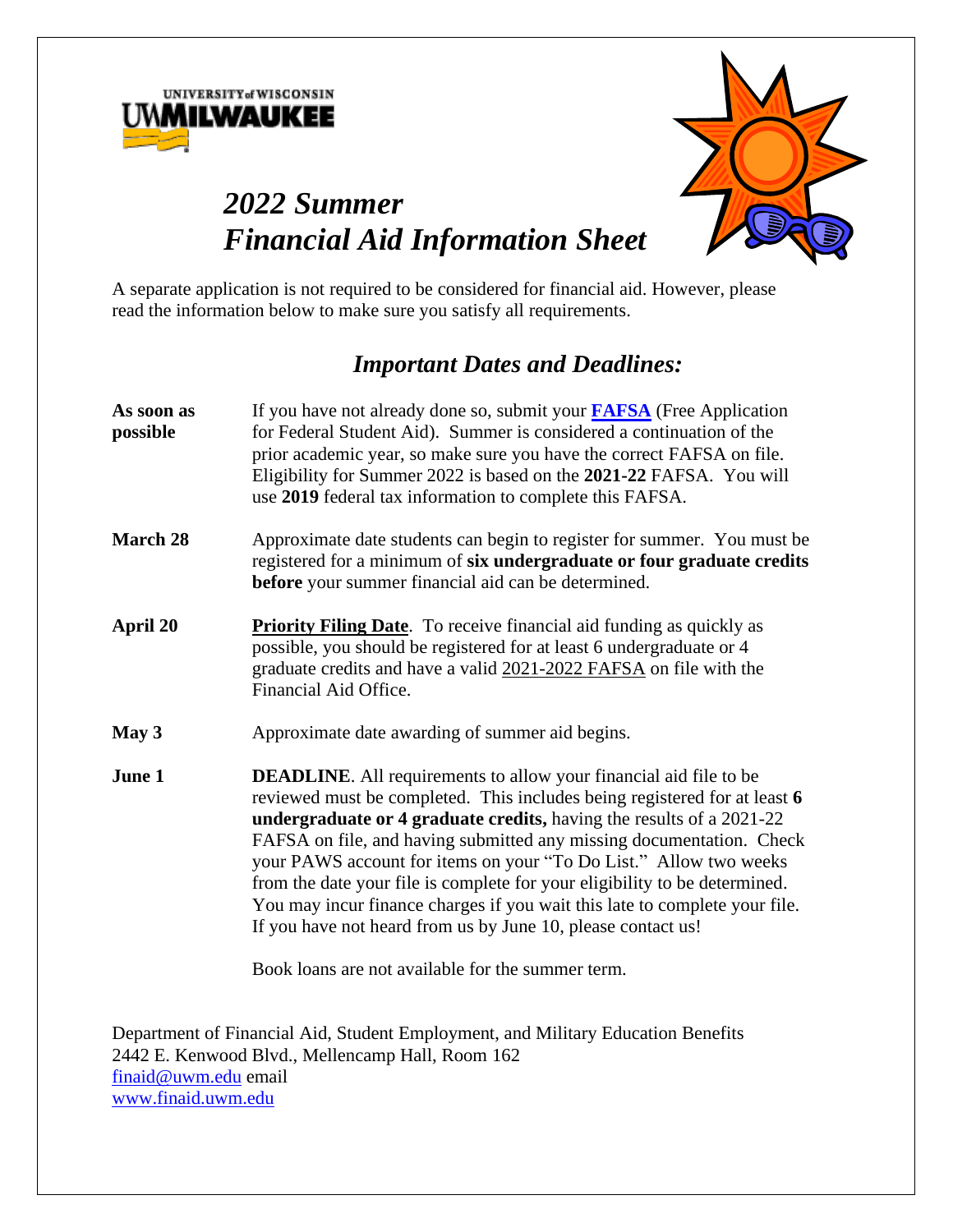#### *Eligibility*

- Your initial financial aid eligibility will be determined by using information provided on the 2021-22 FAFSA.
- You must be meetin[g Satisfactory Academic Progress](http://uwm.edu/onestop/finances/receiving-financial-aid/satisfactory-academic-progress-sap/) (SAP).
- Study Abroad costs will be considered when calculating aid eligibility.
- If you are not a regular UWM student, considered a Summer Guest at UWM, you **are not eligible** for financial aid. You should check with your home school to see if they are able to offer you aid through a consortium agreement with UWM.

## *Enrollment*

Your original summer offer will be based on the number of:

- $\checkmark$  credits you are registered for and
- $\checkmark$  weeks you are scheduled to be in class

"Number of weeks" refers to the number of weeks you are enrolled for during the summer.

 $\checkmark$  If you enroll in sessions that overlap, the overlapping week(s) are counted only once in determining the total length of the enrollment period.

### *Available Funds*

## *[Federal Pell Grant:](http://www.uwm.edu/financialaid/types-of-aid/grants/federal-grants/)*

- Awarded to undergraduate students who have eligibility based on the 2021-22 federal financial aid formula.
- If you received full-time Pell for the Fall and Spring terms and enroll in at least 6 credits for the upcoming summer term you may\* have additional Pell eligibility. In addition, students who did not use 100% of their regular academic year Pell Grant (typically part-time students) will be offered remaining eligibility to reach 100% of their original award.

\*Lifetime limits of 600% (6 years full-time equivalency) still applies.

\*Additional Pell eligibility is subject to remaining enrolled throughout the summer in at least 6 credits**. If you drop below 6 credits at any time during the 12-week summer enrollment term, some or all of the Pell Grant will be returned. This will create a balance due to the bursar's office.**

#### *Federal [Direct Loans:](http://www.uwm.edu/financialaid/types-of-aid/loans/federal-loans/)*

- Federal regulations limit the amount a student may borrow during an academic year. Our office will consider how much you borrowed (for attendance at any institution) the preceding academic year (Fall 21/Winterim 22/Spring 22).
- $\blacksquare$  If you borrowed your Federal Direct Loan maximum(s) during the academic year, you may not borrow again until the next academic year (which begins with the fall term) unless you advance a grade level and your new grade level has a higher academic year loan maximum.
- Your summer loan will be limited to your remaining academic year loan eligibility. To determine your remaining loan eligibility, complete the following calculation: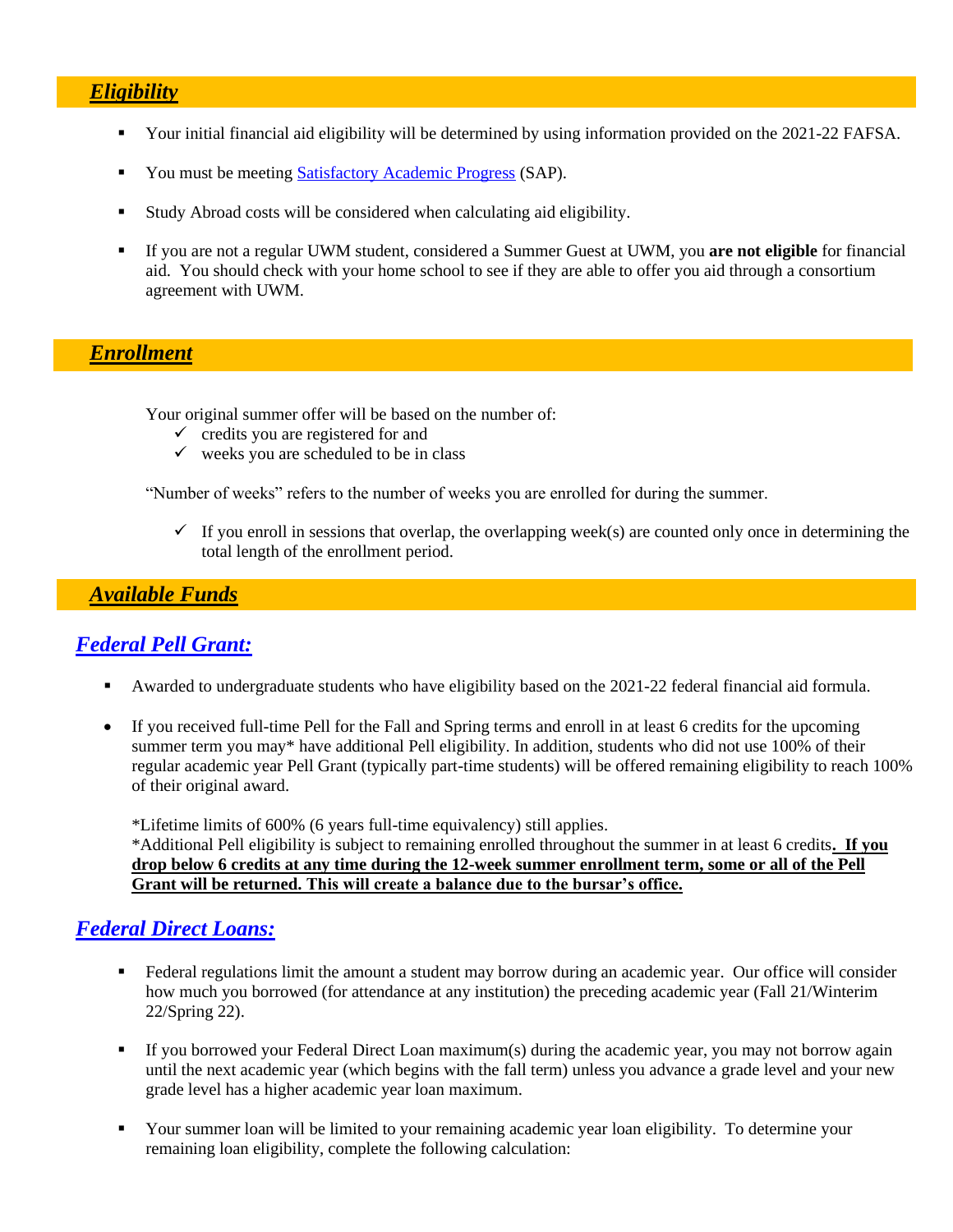$\checkmark$  Determine your year in school and dependency status. Subtract the amount of all Fall, Spring and/or UWinteriM Federal Direct Loans from the amount listed on the chart below. If the calculation results in a positive number, you will be packaged for that amount, or the amount of your summer budget, whichever is less.

|           | Dependent | Independent |
|-----------|-----------|-------------|
| Freshman  | \$5,500   | \$9,500     |
| Sophomore | \$6,500   | \$10,500    |
| Junior    | \$7,500   | \$12,500    |
| Senior    | \$7,500   | \$12,500    |
| Graduate  |           | \$20,500    |

- $\checkmark$  Students who have reached, or are close to reaching, their aggregate loan limits (cumulative career loan maximum), may be eligible for less money than calculated above. These limits are as follows:
	- o Dependent Undergraduate \$31,000 (no more than \$23,000 may be in Subsidized loans)
	- o Independent Undergraduate \$57,500 (no more than \$23,000 may be in Subsidized loans)
	- o Graduate Students \$138,500 (no more than \$65,500 may be in Subsidized loans)

## *[Federal Parent PLUS Loans/](http://www.uwm.edu/financialaid/types-of-aid/loans/) Grad PLUS Loans /Private Alternative Loans:*

▪ Students not eligible for summer aid, who have met the June 1 deadline, will be sent a letter referring them to one of these programs. For additional information on applying for any of these programs, visit the [loan](http://uwm.edu/onestop/finances/loans/) area of our website.

#### *Satisfactory Academic Progress*

- Regulations require that a student be making satisfactory academic progress (SAP) toward a degree to be eligible for financial aid. All students are strongly encouraged to review the entire **SAP** policy on our website. Some highlights:
	- ✓ Attempted credits *for summer* are based on any credits in which a letter grade was assigned.
	- $\checkmark$  If you are currently in a Warning or Probationary status for financial aid purposes, and were enrolled in the spring semester, your aid will not disburse until we can confirm you are making satisfactory academic progress.

## *Cancellation or Withdrawing from Classes*

- **EXECUTE:** Disbursement of summer aid is often based on attendance in classes that may start later in the term. Once your aid has disbursed, you are expected to begin enrollment in ALL courses and complete enough credits to maintain the Pace portion of Academic Progress.
- Dropping all your summer classes or any upcoming summer classes can result in the return of a portion of your financial aid. If your aid has disbursed, and you are considering dropping any of your summer classes please contact our office to discuss the possible ramifications.